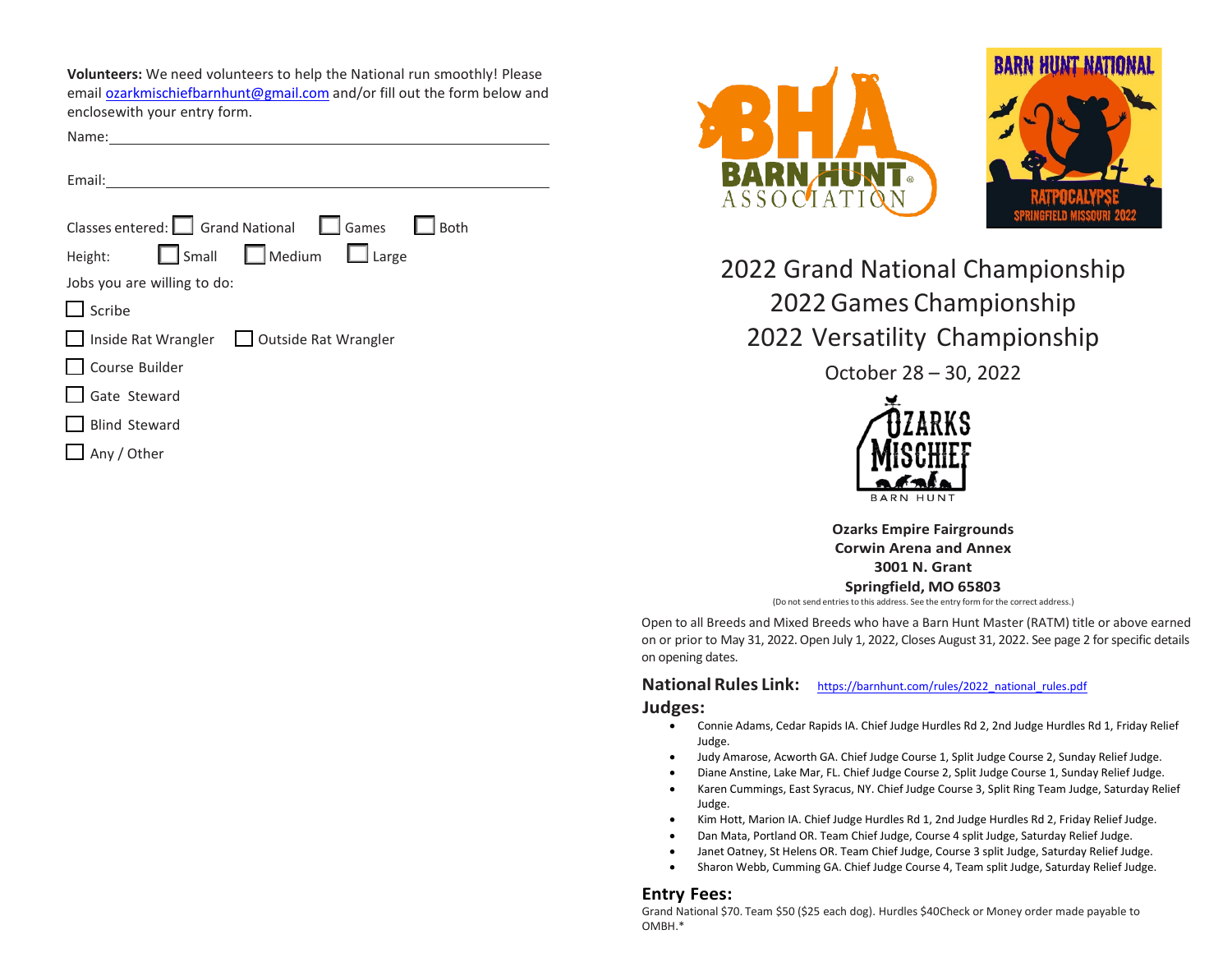**Trial Secretary:** Emily Wright, 1543 S John, Springfield, MO 65804 – [ozarkmischiefbarnhunt@gmail.com](mailto:ozarkmischiefbarnhunt@gmail.com)

**Trial Chair:** Jennifer Kimberlin and Christan Fowler, [ozarkmischiefbarnhunt@gmail.com](mailto:ozarkmischiefbarnhunt@gmail.com)

**Other Trial Committee Members:** Janet Williams, Misty Bowen, Dan Wright, Karl Cuschieri, Heather Ferrier, Joyce Criswell, Jodie Payne

# **Grand National & Games Entry Requirements and Entry/Draw Schedule:**

Dogs must have a Master title earned prior to May 31 to be eligible for entry into the Barn Hunt National. The title held on May 31 is the title level used for the opening dates below.

Entries will first be accepted on the following Opening dates based on the dog's title

- Gold medalists from the 2021 National (for their eligible class): July 1, 2022
- Dogs with 2022 Regional Byes (for their eligible class): July 1, 2022
- Dogs with RATCHX and above titles: July 15, 2022
- Dogs with RATCH titles: August 1, 2022
- Dogs with RATM titles: August 15, 2022
- Entries Close August 31

If entries for the required title level exceed the total allowed entry for the Class (Grand National, Hurdles, Team), a Random Draw will be held, and a wait list will be established. For example: If the Grand National fills with RATCH-titled dogs, a livestream random draw will be held for all Grand National RATCH entries. RATCH dogs not getting in on the random draw will be put on a wait list, and all RATM entries will also be put on a wait list. RATCH wait listed dogs will be placed before RATM wait listed dogs. Must enter during your assigned title entry period in order to qualify for priority entry. Entries will not be sorted by post mark date. Random draw dates are: If we fill at RATCHX: 7/29/22, fill at RATCH: 8/12/22, fill at RATM 8/19/22. These will be live streamed on Ozarks Mischief Barn Hunts Facebook Page.

There is a separate entry form for Games. All entries for the same dog (Grand National plus any Games) must be in the same envelope. If entering Team, all entriesfor both dogs must be in the same envelope.

- Team dogs may have different level titles (e.g., one dog has a Master title andthe other a Senior title). \* Senior title is lowest level accepted
- Team entries are accepted during the open date period for the dog with thehighest title competing in the Team.
- The Grand National and/or Hurdles entry for the dog with the lower level titlewill be set aside until the opening date for that level.

## **Entries closeAugust 31.**

## **Entry Limits:**

Grand National: 200 dogs Team:100 teams/200 dogs Hurdles: 150 dogs

### **Cancellation/withdrawals**

Cancellations/Withdrawals prior to the closing date of August 31 will be refunded in their entirety. No refunds are given after that date. \*Returned Checks incur a \$50 fee, and do not constitute a valid entry

The Zipper Spirit Award is given personally by Robin Nuttall to the person she feels has epitomized the spirit of Barn Hunt in the past year. This award is decided by Robin and kept confidential until the banquet.

The RATTIE Award is the People's Choice award, chosen from public nominations for dogs and/or dog/handler teams who have been positively impacted by the sport of Barn Hunt. RATTIE Award information is on the website. Back by popular demand is the club of the year and judge of the year award and will be awarded at the National. Also we will have the Gibson Award. The Gibson award will be awarded on Sunday just before the medals and will be the person who the judges collectively feel exhibited the joyful spirit of Barbara Gibson through the event.

#### **Annual Award Banquet**

Friday evening we will host the annual awards banquet at Pythian Castle. Catering is provided by Simply Delicious catering which has won numerous awards for their food. Please see the [www.ozarksmischiefbarnhunt.org/national p](http://www.ozarksmischiefbarnhunt.org/national)age for details on how to purchase your ticket! Also new this year is award famous ghost tours of Pythian Castle – our venue!<https://pythiancastle.com/>You can buy your banquet ticket with or without the ghost tour to follow.



Good Humor

## **Raffle**

We are continuing the challenge for each club and group to bring a basket oritems to represent their region. We will have a drawing for these baskets andall profits go to support Barn Hunt Nationals 2023. Also, the winning basket wins bragging rights as well as top prize!! If you don'twant to worry about bringing a complete basket please contact Janet Williams [- oooohfankyoupetri@gmail.com a](mailto:oooohfankyoupetri@gmail.com)nd she can help puttogether your item with others. Also you can send your items to us before and we can have these baskets set up.

### **Barn Hunt National Merchandise**

We will have official National 2022 Merchandise including t-shirts and othergear. Please se[e www.ozarksmischiefbarnhunt.org/national f](http://www.ozarksmischiefbarnhunt.org/national)or moreinformation.

### **Painted Rats Contest and Fundraiser**

A new fundraiser and contest we bring to the banquet this year is painted rats. We ship you a blank rat cut out, you decorate it and bring it with you to the National and we use it as a center piece at the Banquet. These will then be usedin various ways to help fundraise for next year's banquet. Helping us make nextyear's banquet even better! See [www.ozarksmischiefbarnhunt.org/national](http://www.ozarksmischiefbarnhunt.org/national)

Bitches in season are eligible for entry. All Barn Hunt rules applying to Bitches in Season will bein effect at the National

All of our Rats are proudly supplied byGood Humor Rattery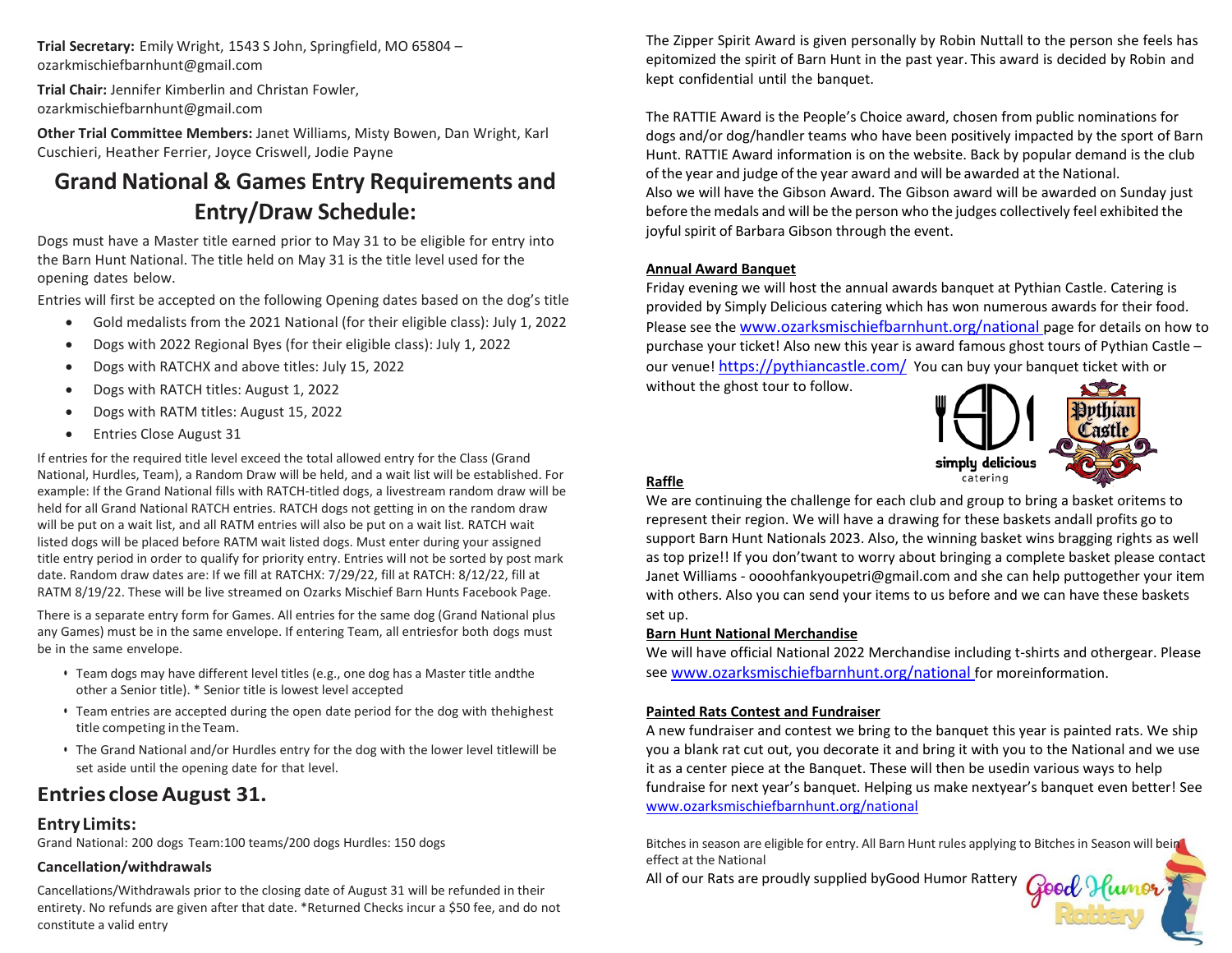Exhibitors are responsible for cleaning up after their dogs immediately on hotel and show grounds. Hotels require that dogs be crated when unattended; no bathing or grooming of dogs in guest rooms. Any damage to hotels or the event site are the responsibility of exhibitors/handlers and may result in disciplinary action by the Event Committee.

**RV Parking:** RV spots are available at the show site (with electricity). Availability is first-come- first served. Please call the Ozark Empire Fairgrounds directly to book them at 417-833-2660. Reservations will not be accepted before September 1. There are two other RV parks that people have endorsed in the area: Cook's RV Motor Park: https://cooksrv.com/ and Route 66 KOA: https://koa.com/campgrounds/springfield-route-66/

#### **Directions:**

From I-44 Eastbound: Take exit 77 for Missouri 13/Kansas Expy toward Bolivar, Keep left at the fork, and go over bridge, Turn right onto W. Norton Rd at the light, Once past the Dickerson Park Zoo, the Fairgrounds will be on your left.

From I-44 Westbound: Take exit 77 for Missouri 13/Kansas Expressway toward Bolivar, Keep right at the fork, follow signs for Fairgrounds, Turn right onto W Norton Rd. Once past the Dickerson Park Zoo, the Fairgrounds will be on your left.

#### **General Information:**

All dogs must be on leash and under control while on trial grounds except while showing. Dogs may not be left overnight at the trial site. Bring weather appropriate gear. These trials will be indoors and the building is climate controlled; however, the weather can be unpredictable this time of year in Missouri. Food and drink will be available most days on site and there is nearby fast-food restaurants.

No smoking (including e-cigarettes) is allowed anywhere inside the building.

### **Schedule of Classes:**

- Friday, Course 1 and Team
- Saturday, Course 2, Hurdles Round 1
- Sunday, Courses 3 and 4, Hurdles Round 2, Medal ceremony

## *Note: This schedule may change depending on overall entry numbers.*

**Vendors:** There is a \$100 flat fee for vending at the National. By default this is a 10' x 10' space, but larger spaces may be available by special arrangement. Vendors must provide their own tables and chairs. Electricity may or may not be available. Email [ozarkmischiefbarn@gmail.com](mailto:ozarkmischiefbarn@gmail.com) for more information or to reserve your vending space.

**Veterinarians:** Emergency Veterinary Clinic of Southwest Missouri, 400 S. Glenstone, MO 65802 417-890-1600

**We encourage team and club spirit!** Bring banners and swag from your home club and group to hang around your crating area. We are also encouraging participants to bring trading cards of their dogs with stats about their dogs to trade. We want to bring this fun feature that other sports have been doing for years into Barn Hunt National this year for a fun keepsake for you to take home with you!

**Check in:** Check-in will be Thursday afternoon from 3:00-5:00 PM and Friday morning from 7:00-7:30 AM. If you have sent a verified height card you will be entered in a drawing and not required to check in. ALL OTHER DOGS ARE REQUIRED TO CHECK IN AND BE MEASURED EVEN IF YOU HAVE COMPETED AT PREVIOUS NATIONALS. New height changes are requiring all dogs without height cards be measured. All entrants will receive a welcome bag which can be picked up during either check-intime.

## **Grand National and Games Awards:**

- All Qualifying dogs in all classes will receive a Qualifying ribbon.
- For each Grand National Course, first through fourth place ribbons will be awarded for each height category (small, medium, large). Course 1 and Course 2 awards and High Course 1 and 2 will be announced after the completion of each course. The Top 75 finishers will be announced after Grand National competition on Saturday. Course 3 and 4 awards will be announced on Sunday after all competition and priorto the medal awards.
- Hurdles will have placements by size, first through fourth, plus High Hurdles Round 1, High Hurdles Round 2, and Overall High Hurdles ribbon
- Team will have placements, no size differentiation, first through fourth, and top team gets High Team ribbon.
- The Grand National Champion will earn a Gold medal, second will earn Silver, and third Bronze.
- The Games Champion will earn a Gold medal, second will earn Silver, and third Bronze.
- The Versatility Champion will earn a Gold medal, second will earn Silver, and third Bronze.

**Show Photographers:** An official show photographer will be employed. The show photographers' portrait setup area will be off limits to users other than the official photographer. Play Paws Record Video and Photo are the official photographer and will be offering photos and video packages. https://playpawsrecord.com/

### **Host Hotel:**

La Quinta Inn & Suites by Wyndham Springfield South – 417-890-6060 \$99 per night - \$15 pet fee per stay

[www.wyndhamhotels.com/hotels/10592?corporate\\_id=100006392](https://urldefense.com/v3/__http:/www.wyndhamhotels.com/hotels/10592?corporate_id=1000063925__;!!Nf401RNTQFE14GfWW3o!maKMc_qmx7xUxTbnxXBighCiWYdBotH-MsXWP5tfgeuanCFflRdJraJ8oyP7Wknes5NA-AkUd7TKYtEJNOz2rogiuvQLJLPKIXQ$) [5](https://urldefense.com/v3/__http:/www.wyndhamhotels.com/hotels/10592?corporate_id=1000063925__;!!Nf401RNTQFE14GfWW3o!maKMc_qmx7xUxTbnxXBighCiWYdBotH-MsXWP5tfgeuanCFflRdJraJ8oyP7Wknes5NA-AkUd7TKYtEJNOz2rogiuvQLJLPKIXQ$)

La Quinta Inn & Suites by Wyndham Springfield Airport – 417-447-4466 \$110 per night - \$15 pet fee per stay

[http://www.wyndhamhotels.com/hotels/17796?checkInDate=10/27/2022&c](http://www.wyndhamhotels.com/hotels/17796?checkInDate=10/27/2022&checkOutDate=10/31/2022&groupCode=CGBMHN) [heckOutDate=10/31/2022&groupCode=CGBMHN](http://www.wyndhamhotels.com/hotels/17796?checkInDate=10/27/2022&checkOutDate=10/31/2022&groupCode=CGBMHN)

Both with a 72-hour individual cancellation.

Other hotels in Springfield that are pet friendly:

Best Western Route 66 Rail Haven – 417-866-1963

Owners must assume full responsibility for their dogs at hotels/camping areas. Early reservations are recommended. Please feel free to email us with any questions about hotels or questions about the area.